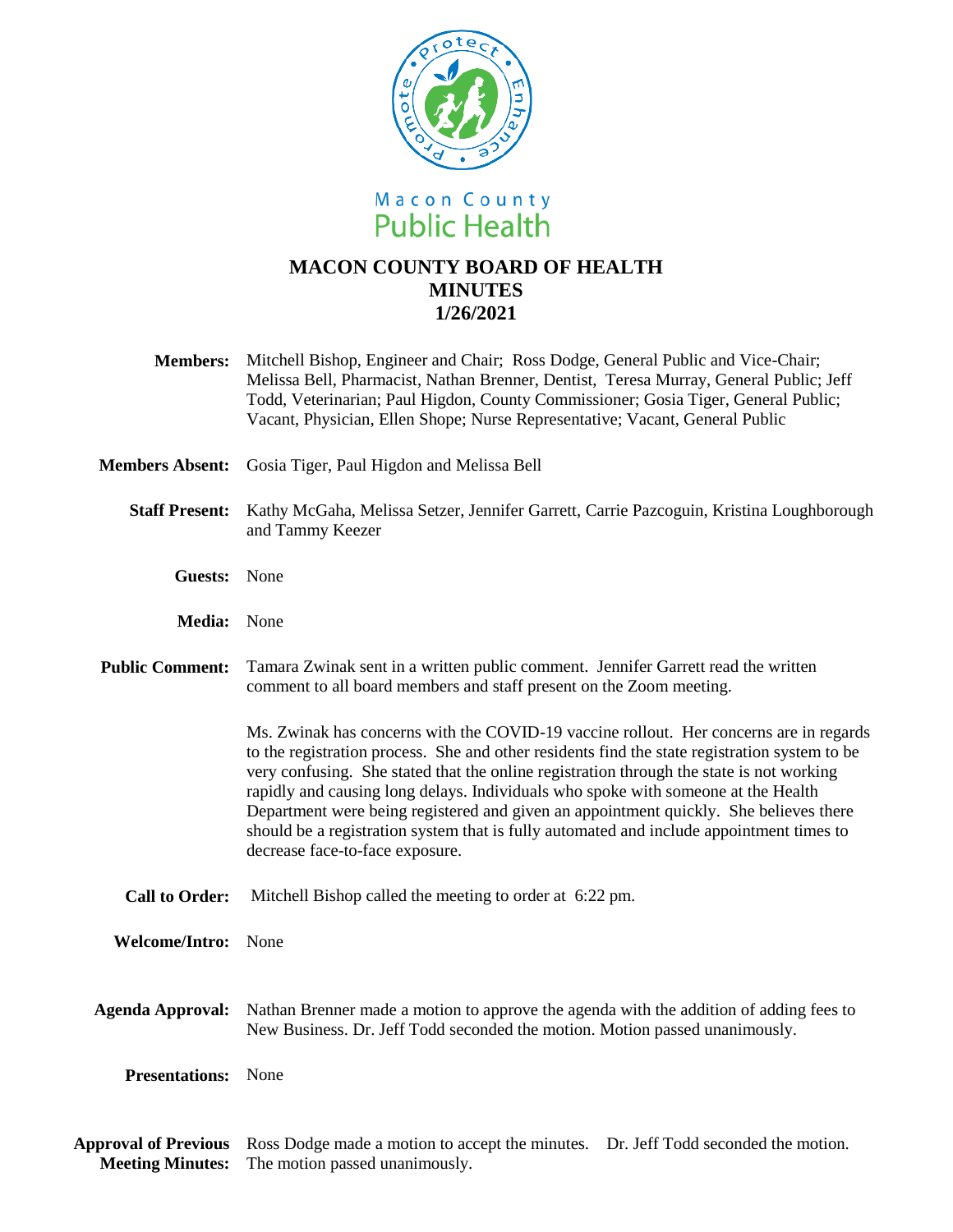### **Old Business:**

COVID-19 Update Mrs. McGaha opened by stated that many things have changed in the last several weeks. The department has went from only testing COVID patients to testing and vaccinations clinics running 5 days a week. She explained to the board that if anyone of them had the chance to work with the individuals at MCPH, they would be extremely proud of the staff. She stated that the staff has worked extremely hard for months now and continues to work hard for the community.

> Since the state has rolled out the vaccine, they have required the providers to use a new vaccine management system called CVMS. At the end of December, many members of staff were involved in training to learn this new system; this has happened very quickly. MCPH has no control over this system at county level. The state set this system up to track all vaccines that come into the HD, those administered, who has registered and who is eligible. When it comes to registering with the state there are a few different options. Mitchell Bishop wanted to verify that the lag time is with the state and MCPH has no control over that. Mrs. Garrett confirmed that MCPH has no control over the lag time. She explains that MCPH can take the person's name, email address and upload in bulk to the state each day. Once MCPH submits that bulk upload, the state then enters them into the system. (MCPH does not enter those the state completes that process). The lag time is between the upload to the state and download into the state system.

> Once HD started receiving the vaccines, the number of phone call department started receiving was overwhelming. The first couple of vaccination clinics that were held were for group 1a, once that group was complete, the clinic was open to 1b, which was 75 years or older. During this time the state revised the different phases and groups to allow vaccines to be given to anyone over 65 years of age. Due to the massive number of calls coming in the departments phone system crashed and not only took down the Health Department but the county system as a whole. Mrs. McGaha met with Warren Cabe, Robbie Holland, Derek Roland and others to see how they could handle the amount of calls that are trying to come into the department. Robbie Holland reached out to Phil Drake to see if it would be possible to utilize some of his phones and space to expand the call center too. Since that time the Vaccination Call Center has moved to Drake's Education building. A huge "Thank You" goes out to Phil Drake for helping with the call center, without him allowing us to do this; we could not be able to accommodate these calls. Balsam West has also gave MCPH 10 lines to use.

> The Negative Call Center, Positive Call Centers and Testing Call Center are still operating out of the Health Department. We have hired 5 temporary staff, assigned to the call center and we are looking to hire 5 more for the call center to handle the call volume. We have many of MCPH staff members and staff from other departments helping in the call center at this time. Tammy Keezer is also organizing volunteers from the community to work the call center. The call center is processing many different calls. When the call center was first activated, they were receiving somewhere 600 calls and hour, since the first days it has slowed to 600 a day. The call center has received 3500 calls last week, 477 yesterday, and 424 today. This number of calls does not count the number of calls coming into the testing call nor the calls from the negative and positive call centers.

> Dr. Todd asked if there no guidelines sent from the state on how to handle these calls. Mrs. McGaha stated that from speaking with other Health Directors in surrounding counties they are having the same issues that MCPH is having. These counties are experiencing problems with the phone system as well. Dr. Todd asked if the county would be receiving additional funds from the state. Mrs. McGaha stated that at this time they are unaware of any additional funds.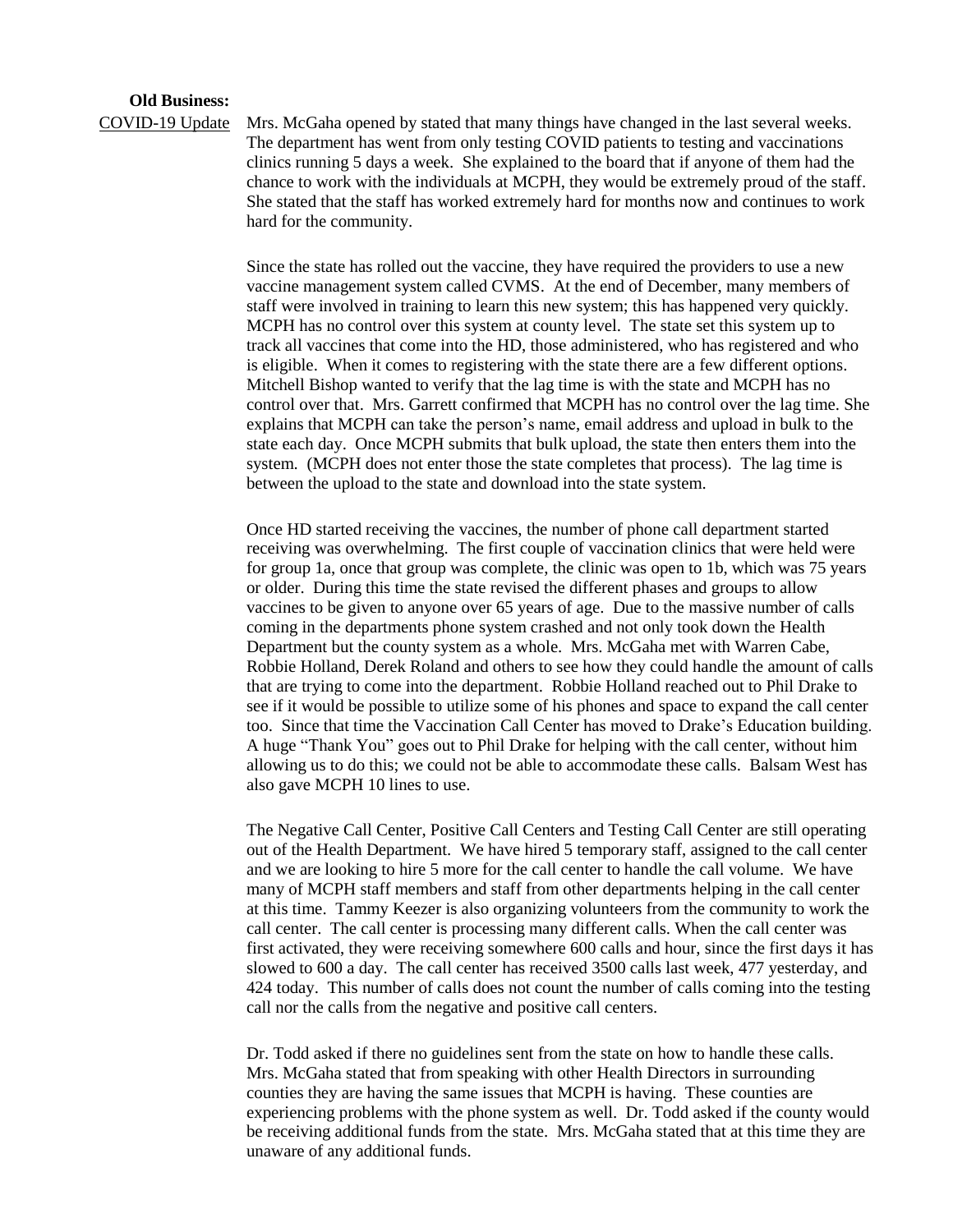Due to the nurses having to start doing vaccination clinics, it limited our staff to do testing. Warren Cabe, Emergency Management stepped up and has coordinated using his staff and some of our staff to do testing 5 days a week, which would also allow MCPH to do vaccination clinics 5 days a week. In order for MCPH to have done both we would have had to do 2 days testing and 2 days vaccines. Mr. Cabe has established a testing site out in front of the jail. Depending on what the patients' needs are as to where they are to drive, either the testing line or the vaccination line. Dr. Todd asked if MCPH would doing rapid tests. Mrs. McGaha stated that MCPH is only doing PCR test and they are taking about 48 hours. Even though Emergency Management is working the testing site, the MCPH call center is still makes the appointments and the lab still processes the tests.

The drive through is now being used for vaccine clinic. We have recently received approval from the state and have received 2 National Guard teams.

Dr. Todd asked what guarantee does the individuals that received the  $1<sup>st</sup>$  vaccine will have vaccine when it is time for their  $2<sup>nd</sup>$  dose. Mrs. McGaha explained that once the patients receives the 1<sup>st</sup> vaccine and it is then entered into the state system and the  $2<sup>nd</sup>$  vaccine is automatically order for that person.

Dr. Todd asked if we would know the difference in who is getting the  $1<sup>st</sup>$  and who is getting the  $2<sup>nd</sup>$  vaccine. Mrs. McGaha stated that they know who is scheduled and who will be getting what. Mrs. McGaha explained that the first tent will register the person in the system and that will tell them what that person is here for.

Dr. Todd stated that the staff done a fantastic job in the vaccination clinic when he came through.

Mr. Bishop stated that to his understanding that MCPH has scheduled based upon the amount of vaccine that the state said the department would be getting. Many vaccines were diverted to Mecklenburg County. Mrs. McGaha had requested 2250 shots and only approved to receive 200. We will have to cancel and shuffle some appointments for Friday and on Monday. Highlands Cashiers Hospital, MCPH along with others done two clinics in Highlands which vaccinated 430 individuals at one and 480 individuals at the second one.

Dr. Todd asked if there would be a mass clinic at the Carpenter building. Mrs. McGaha stated that there were no plans for a mass clinic at this time, that they can do approx. 300 a day at the Health Department.

Mrs. McGaha explained that there are several counties that are not getting any vaccines this week and the only thing they have been told is that they will get 200 doses for the next three weeks. Legislature is fighting for us in getting vaccines, but at this time there is no guarantee of anymore that what they are getting. The department could be administering many more vaccinations, but the supply of vaccine is not coming in. Mrs. McGaha stated that Jennifer Garrett has worked extremely hard working to organize the vaccination clinic. Once again, Dr. Todd thanked the MCPH for what they have been doing.

COVID numbers from Jennifer Garrett as of today 2577 cases, 519 active, 2040 recovered and 18 deaths. As of today, Tuesday, January  $26<sup>th</sup>$  there were 95 vaccinations administered. 230 vaccines are in house and 2273 doses given. As fast as we are receiving the vaccine, we are scheduling it to be giving. When shipments come in they are marked as 1<sup>st</sup> doses and 2<sup>nd</sup> dosses. Friday will be the first time we will be administering the 2<sup>nd</sup> doses to patients. Question from the board as to how MCPH will know if the patient is here for their 1<sup>st</sup> or 2<sup>nd</sup> vaccine.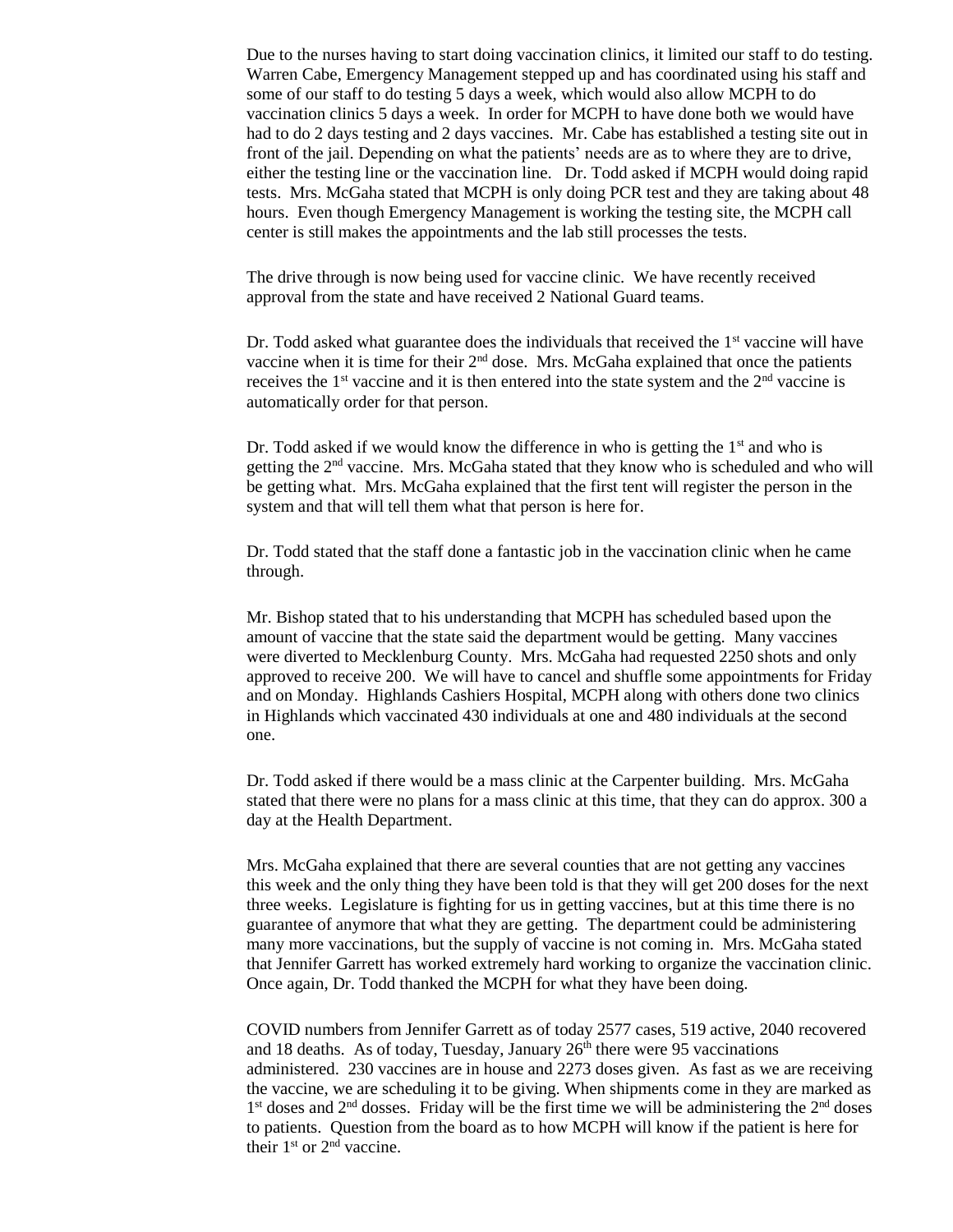Mrs. Garrett explained that when a patient checks in out front, the worker will pull them up in the system and that will tell them if they are here for the  $1<sup>st</sup>$  does or  $2<sup>nd</sup>$  dose. Labels are placed on the paperwork (immunization card) that indicates if the patient is here for the 1<sup>st</sup> or 2nd dose. Once the patient entered in the system as having their first doses, then the system automatically orders their second dose. If a patient are on blood thinners, there are extra protocols that must take place for the safety of the patient, which takes a few minutes longer to get through the process. Depending on if patient had an allergic reaction to the vaccine determines if they are observed by EMS for 15 or 30 minutes. As of today, 2273 patients have received the vaccine, only 2 or 3 patients has been transported to Angel Medical Center to be evaluated in the ER. Those individuals had minimum reactions such as light-headedness and hot flashes.

There are a lot of moving parts and a lot of education that goes into the vaccine clinics. We have a National Guard Strike Team here, which two are medics. They are able to administer shots, and data entry. The plan as of now with the vaccine clinic is to see 12 patients every 15 minutes.

As of today staff has started making a wait list due to the limited availability of the vaccine.

#### **New Business:**

# COVID-19 Vaccine Admin Fee

Carrie Pazcoguin stated that the new business item added to the agenda is the COVID-19 vaccination admin fee of \$14.00 for the  $1<sup>st</sup>$  and  $2<sup>nd</sup>$  vaccine. This is the only fee that is charged in connection with the COVID-19 vaccine. Patients will never be billed for the fee; it is only billed to the insurance company. Examples: Medicaid, Medicare and other health care insurance. The vaccine and the process rolled out so quickly they were unable to get this fee brought to the board before vaccinations began. This fee is retroactive meaning they will be able to go back and collect this fee for vaccines already given. Question form the board is "How do you know they will pay this fee?" Mrs. Pazcoguin stated that this is an agreed up on fee across the board.

Ross Dodge made a motion to approve the additional fees and add them to the fee plan. Dr. Jeff Todd seconded the motion. The motion passed unanimously.

FY21 Budget **Preparation** 

This will be a very challenging year for budget. There will have to be a lot of discussion putting this budget together due to the unique year they have had and this next year will be just as difficult. Following is a timeline for the budget preparation. Once budget is complete and ready for review, Mrs. Pazcoguin will bring the proposed budget back to the board.

**February 1st** – MCPH Finance Officer prompts beginning of internal processes **February 4th** – County Budget Kickoff Meeting **February**  $8^{th}$  – March  $5^{th}$  – Internal document submissions & working sessions **March**  $8^{th}$  – March  $12^{th}$  – MCPH Finance Team consolidates info for completion **March 15th** – Tentative County Budget Submission Deadline

# INFORMATION GATHERING

February  $1<sup>st</sup>$  – Packets sent to Section Admins for support document completion Section Administrators will be divided up into 2 groups: